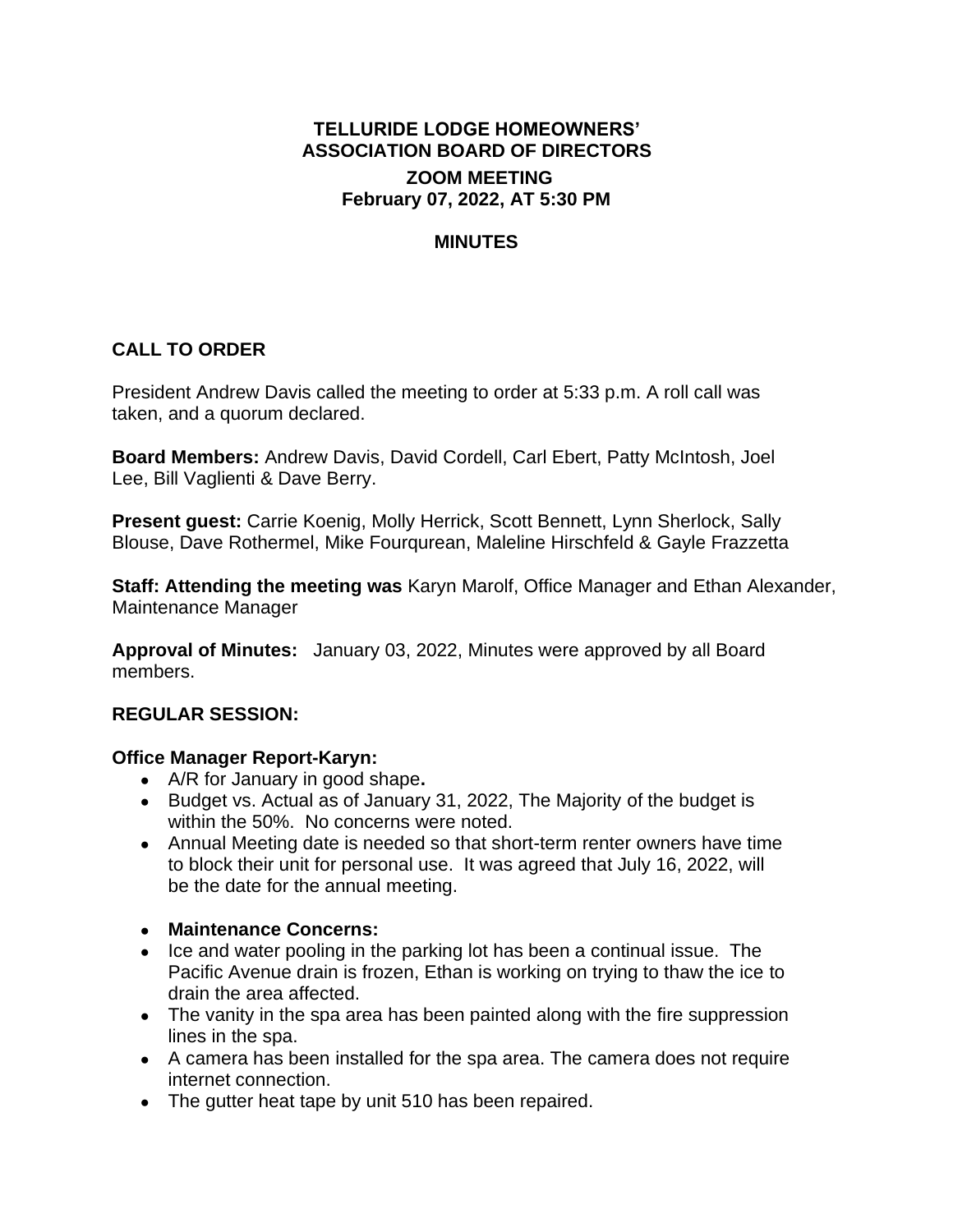- Eclectic light inspection was performed for all three hallways
- Hot tubs have been unsanitary due to numerous people using them. Bill Vaglienti reported that he has witnessed people coming from other properties using the TL hot tubs. It appears common for guests staying at the Lodge to invite friends from other places. Bill overheard one person say they were given the code from their property management company because the property they were staying at, the hot tub, was not working. Karyn will contact the short-term rental companies and inform them that this is not acceptable. It was agreed the code should be changed frequently to prevent this situation from occurring.

### **Officers Report:**

### **Declaration Issues:**

A letter was sent to the TL members on January 04, 2022, stating a moratorium was placed on any renovation that would require being built outside of the original horizontal footprint of their unit.

The Board is working on amending the Declarations to accommodate the current pop outs, deck stairs, window egress and stairway egress that have previously been constructed without being addressed by the Declarations. Bill Vaglienti reported that 80% of units have done modifications of some kind to their unit. Andrew drafted a Declaration amendment which has been sent to Attorney Tom Kennedy for approval. When the legal language is approved, the draft will be sent to owners for their comments.

Once the wording for the amendment is completed a cover letter will be composed to help the homeowners understand the issues with the current amendment and why it needs to be amended.

Revisions to the Declaration need 51% approval from the Telluride Lodge homeowners.

#### **Old Business;**

- Dynamic is still waiting to hear from the Fire Marshal on the possibility of using the glycol on hand for the fire suppression. A call to the fire marshal for a follow-up may be needed.
- The 322 siding has been installed.
- Bill Vagalenti did a walkthrough with Ethan for location of the fire suppression shut off valves. Boxes and keypads are necessary for access for all three spines. Ethan will add area keypads needed for Fire Department access.

Independent unit shut offs for the fire suppression are in the ceiling above the entry doors.

#### **New Business:**